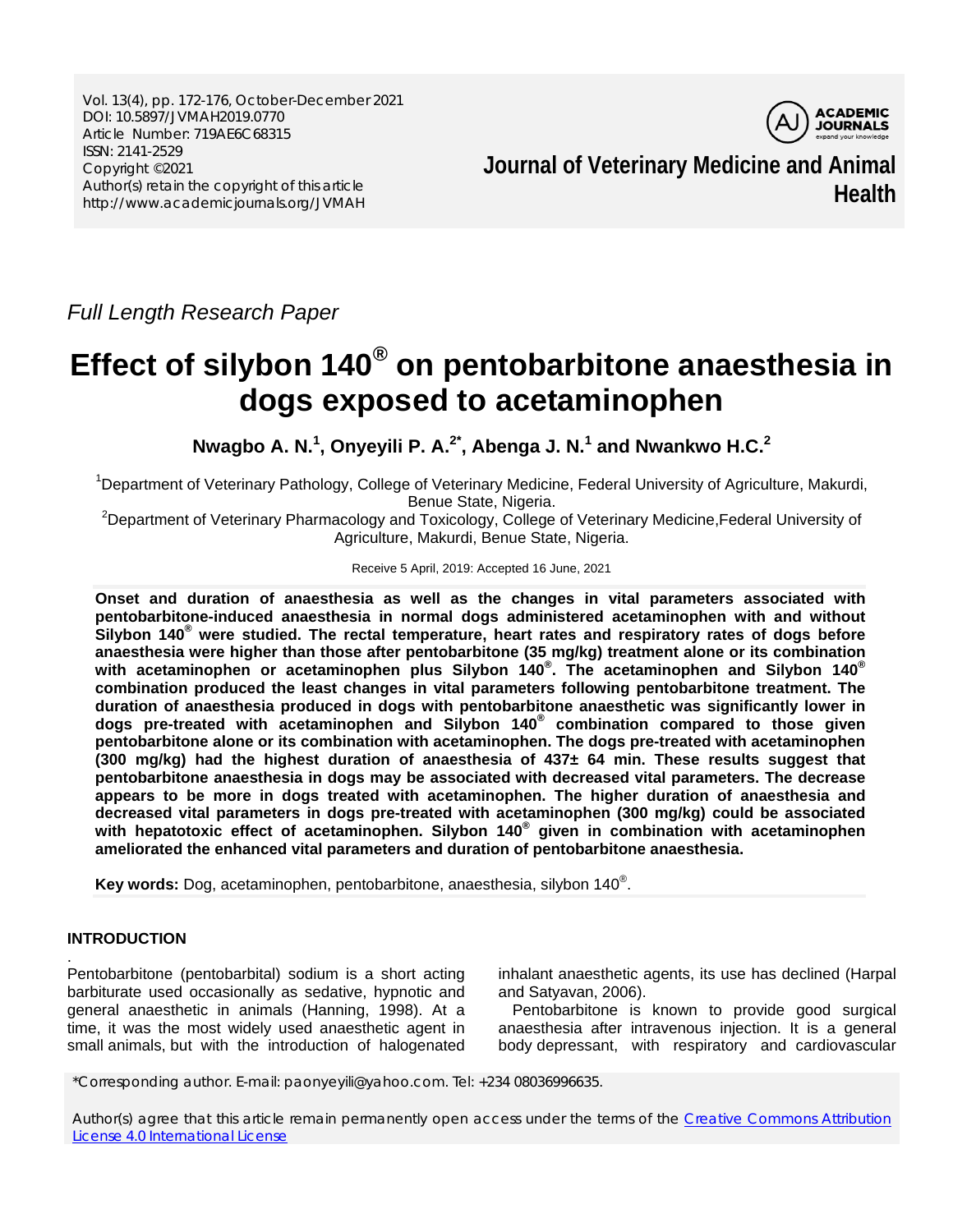depression marked (Katzung, 1998). The drug is widely distributed to all organs and tissues of the body with highest concentration present in the brain and liver (Booth, 1988). Many anaesthetic agents demonstrate direct activity in modulating haemodynamic, myocardial energy supply and utilization (Muir, 1977), all of which influence heart and respiratory rates and temperature of the subject. Emergence from pentobarbitone anaesthesia depends mainly on metabolism of the drug, and since the metabolism of this agent is slow in dogs (about 15% per hour) the duration of anaesthetic action may be prolonged (Stoelting, 1990). The drug is used as an anaesthetic and for control of seizures, muscle rigidity and convulsion due to poisoning in dogs (Gray et al., 1987).

Acetaminophen is one of the most commonly used over the counter antipyretic and analgesic agent worldwide (Beltran-Olazabal et al., 2019). It is known to have produced acute liver failure in humans in many Western countries (Budnitz et al., 2011; Manthripogoda et al., 2011). The toxicity could be due to both intentional and non-intentional over dose (Dimitropoulos and Ambizas, 2014). Acetaminophen toxicity is known to have affected man and animals for decades and is as a result of interference with the metabolic pathway that involves the microsomes within the hepatocytes (Eric et al., 2016). The toxicity occurs with saturation of the major metabolic pathways: - the glucuronide and sulphate conjugation systems in large acute or with chronic use of acetaminophen, with more of the agent being metabolized by CYP450 system. The result is increased N-acetyl-P-Benzoquinoneimine (NAPQI) production. When glutathione is approximately 70% depleted, NAPQI begin to accumulate in the hepatocytes resulting in hepatic injury (Lee, 2003; Larson, 2007). N-acetyl-P-Benzoquinoneimine (NAPQ1) a metabolite of acetaminophen is highly toxic (Pathan et al., 2014). Acetaminophen was reported to prolong pentobarbital anaesthesia in rats (Nwachujor et al., 2012).

Silybon 140® (Silymarin) is obtained from an ancient medicinal plant Silybummarianum (L.) Gaertn., which has been in use for centuries for treatment of liver and gall bladder disorders. The active constituents of the plant are flavonoligans (Vogal, 1977; Kshirsagar et al., 2009). The agents induce hepatoprotective effects by various mechanisms including, regulatory action on cellular and mitochondrial membrane permeability (Muriter et al., 1986), prevention of toxin movement into the hepatocytes (Faulstich et al., 1980), inhibition of cytochrome P450 enzymes (Baer-Dubowska et al., 1998) and antioxidant and free radicals scavenging property (Miguez et al., 1994; Pradhan and Girish, 2013).

Drugs in common use can induce toxic effects on the liver (Pradhan and Girish, 2013). The injury produced interferes with hepatic microsomal enzymes and therefore the metabolism of compounds bio-transformed in the liver (Adams and Dixit, 1970). This study investigates the effect of silybon  $140^\circ$  on pentobarbitone induced anaesthesia in dogs administered a hepatotixin, acetaminophen.

#### **MATERIALS AND METHODS**

#### **Drugs**

Silybon 140<sup>®</sup> (silymarin, Micro. Labs, Ltd, H.P. India),<br>Acetaminophen (Paracetamol®, Pharmetex Pharmaceutical (Paracetamol®, Pharmetex Pharmaceutical Industry LTD, Lagos, Nigeria) and Pentobarbitone sodium 6% (KyronPresriptions, P. O. Box 27329, Benrose, South African), were obtained from the Veterinary Teaching Hospital, Federal University of Agriculture, Makurdi.

#### **Animals and treatments**

The study was carried out in 12 male Nigerian dogs (Mongrel) of 12 months old and mean weight of 10±0.8 kg. The dogs were maintained in standard dog kennels with a temperature  $(31\pm3°C)$ and 40% humidity. The dogs were fed on standard dog feed with free access to clean drinking water. The animals were acclimatized for 2 weeks before the commencement of the experiment. The study was conducted on approval of the College of Veterinary Medicine, Federal University of Agriculture Ethics Committee.

Dogs were separated into four groups of three animals each. Baseline vital parameters including rectal temperature, respiratory and heart rates were obtained for the four groups prior to drug treatments. Acetaminophen induced hepatotoxicity model (Parmar et al., 2010) was used with slight modifications. Dogs were fasted overnight. Group 1 was administered distilled water only while acetaminophen in distilled water was administered orally to Group 2, 3 and 4 at the dose of 100, 200 and 300 mg/kg respectively. The animals in Group 4 further received orally silybon 140® at 100 mg/kg 2 h after acetaminophen administration. Eighteen hours later all the groups received pentobarbitone sodium at the rate of 35 mg/kg body weight. The onset of sleep and duration of sleep for each of the four groups were observed and measured according to the method of Fleknell (2006). The rectal temperature, respiratory and heart rates were also obtained during anaesthesia. The respiratory and heart rates were measured with stethoscope and rectal temperature obtained with rectal thermometer.

#### **Statistical analysis**

Data obtained from this study were expressed as mean value  $\pm$ standard error of mean (S.E.M.). Vital parameter data were compared by student t-test. Analysis of variance was performed on the duration of anaesthesia by using Graph Pad Prism software. A probability of less than 5% (P˂0.05) was considered significant.

#### **RESULTS**

## **Effect of silybon 140® on the mean rectal temperature of dogs administered acetaminophen and treated with pentobarbitone anaesthetic**

The administration of pentobarbitone anaesthesia alone and its combination with 100 or 300 mg/kg of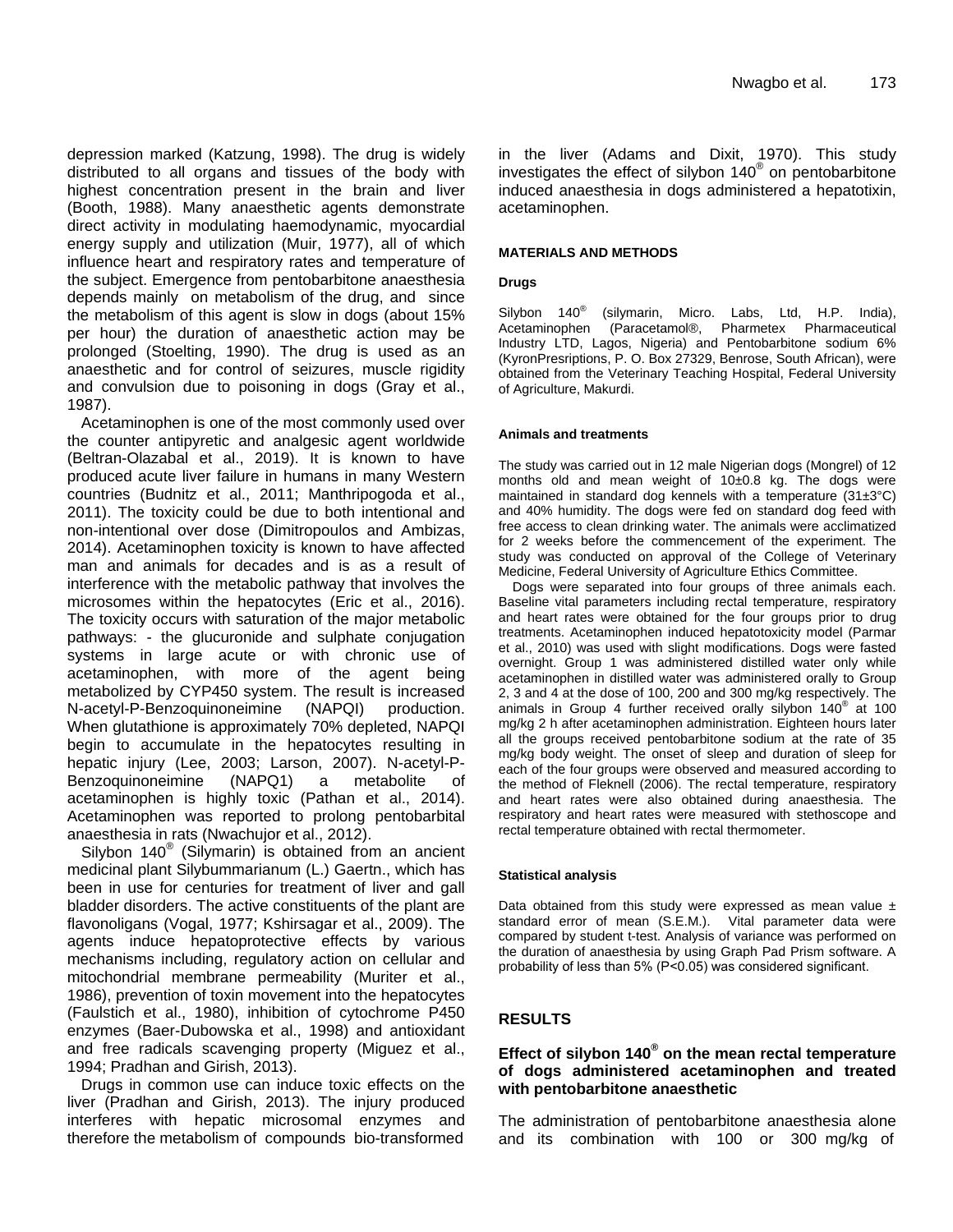Table 1. Effect of silybon 140<sup>®</sup> on the mean rectal temperature of dogs administered acetaminophen and treated with pentobarbitone anaesthetic.

| <b>Experimental groups</b>                                                     | Mean rectal temperature ( $^{\circ}$ C) $\pm$ SEM |                  | Change   |
|--------------------------------------------------------------------------------|---------------------------------------------------|------------------|----------|
|                                                                                | <b>BAP</b>                                        | <b>AAP</b>       | (%)      |
| Pentobarbitone                                                                 | $38.73 \pm 0.35$                                  | $35.07 \pm 0.55$ | $-9.45$  |
| Pentobarbitone + Acetaminophen (100 mg/kg)                                     | $39.87 \pm 1.81$                                  | $36.73 \pm 0.23$ | $-7.88$  |
| Pentobarbitone + Acetaminophen (200 mg/kg)                                     | $38.0 \pm 0.49$                                   | $34.15 \pm 1.34$ | $-10.50$ |
| Pentobarbitone + Acetaminophen (300 mg/kg) + silybon $140^{\circ}$ (100 mg/kg) | $38.30 \pm 1.12$                                  | $37.13 \pm 0.19$ | $-3.05$  |

SEM = Standard error of mean; BAP = Before the administration of pentobarbitone; AAP = After the administration of pentobarbitone; -= Decreased compared to the value prior to administration of pentobarbitone.

Table 2. Effect of silybon 140<sup>®</sup> on the mean heart rate of dogs administered acetaminophen and treated with pentobarbitone anaesthetic.

| <b>Experimental groups</b>                                                     | Mean heart rate (beats/min) ±SEM |                  | Change (%) |
|--------------------------------------------------------------------------------|----------------------------------|------------------|------------|
|                                                                                | <b>BAP</b>                       | <b>AAP</b>       |            |
| Pentobarbitone                                                                 | $90.67 \pm 7.06$                 | $86.6 \pm 8.74$  | $-4.41$    |
| Pentobarbitone + Acetaminophen (100 mg/kg)                                     | $94.67 \pm 18.42$                | $85.41 \pm 6.33$ | $-9.26$    |
| Pentobarbitone + Acetaminophen (200 mg/kg)                                     | $102.67 \pm 11.39$               | $92.34 \pm 6.93$ | $-12.73$   |
| Pentobarbitone + Acetaminophen (300 mg/kg) + silybon $140^{\circ}$ (100 mg/kg) | $99.67 \pm 6.06$                 | $96.10 \pm 3.31$ | $-3.25$    |

SEM = Standard error of mean; BAP = Before the administration of pentobarbitone; AAP = After the administration of pentobarbitone -= Decreased compared to the value prior to administration of pentobarbitone.

acetaminophen to dogs decreased the temperature by 9.45, 7.88 and 10.5% respectively when compared to the values before pentobarbitone administration. However, when pentobarbitone was combined with 300 mg/kg acetaminophen and silybon 140® , the decrease in body temperature was only 3.05% which was less than those of pentobarbitone alone, and its combination with acetaminophen (Table 1).

# **Effect of silybon 140® on the mean heart rate of dogs administered acetaminophen and treated with pentobarbitone anaesthetic**

The heart rates of dogs were not significantly (P˃0.05) altered by the administration of pentobarbitone alone. Pentobarbitone in combination with 100 or 200 mg/kg of acetaminophen, respectively decreased the heart rate by 9.26 and 12.73% compared to values prior to pentobarbitone treatments. The combination of pentobarbitone, acetaminophen (300 mg/kg) and silybon 140 $^{\circ}$  (100 mg/kg) only decreased the heart rate by 3.25% (Table 2).

# **Effect of silybon 140® on the mean respiratory rate of dogs administered acetaminophen and treated with Pentobarbitone anaesthetic**

The respiratory rate of dogs was depressed after

administration of pentobarbitone alone from 25.67±3.28 to 11.33±1.20 cycle per min, a 55.86% decrease (Table 3). The administration of pentobarbitone plus 100 mg/kg acetaminophen decreased the respiratory rate by 64.5% (from 31.0±4.04 to 11.0±1.00 cycles/min). Pentobarbitone combined with 300 mg/kg acetaminophen decreased respiratory rate from 34.67±3.11 to 17.34±1.26 cycles/min (that is, 50.01% decrease). Pentobarbitone, acetaminophen (300 mg/kg) and Silybon  $140^{\circ}$  (100 mg/kg) combination resulted in the least respiratory rate decrease of 21.0% (from 33.33±1.76 to 26.33±10.26 cycle/min). The pentobarbitone post treatment respiratory rates in all the treated dogs were decreased compared to the pre-treatment values.

## **Effect of silybon 140® on the mean sleeping time of dogs administered acetaminophen and treated with pentobarbitone anaesthetic**

The longest duration of anaesthesia of 421.9±10.5 min was recorded when acetaminophen (200 mg/kg) was administered prior to pentobarbitone administration. The least anaesthetic duration (153.8±13.2 min) was obtained with the combination of pentobarbitone, acetaminophen (300 mg/kg) and silybon  $140^{\circ}$  (100 mg/kg) (Table 4). Pentobarbitone alone and its combination with 100 mg/kg acetaminophen produced anaesthetic durations of 194.4±21.4 and 166.2±11.6 min respectively. The anaesthetic duration of 421.9±10.5 min produced by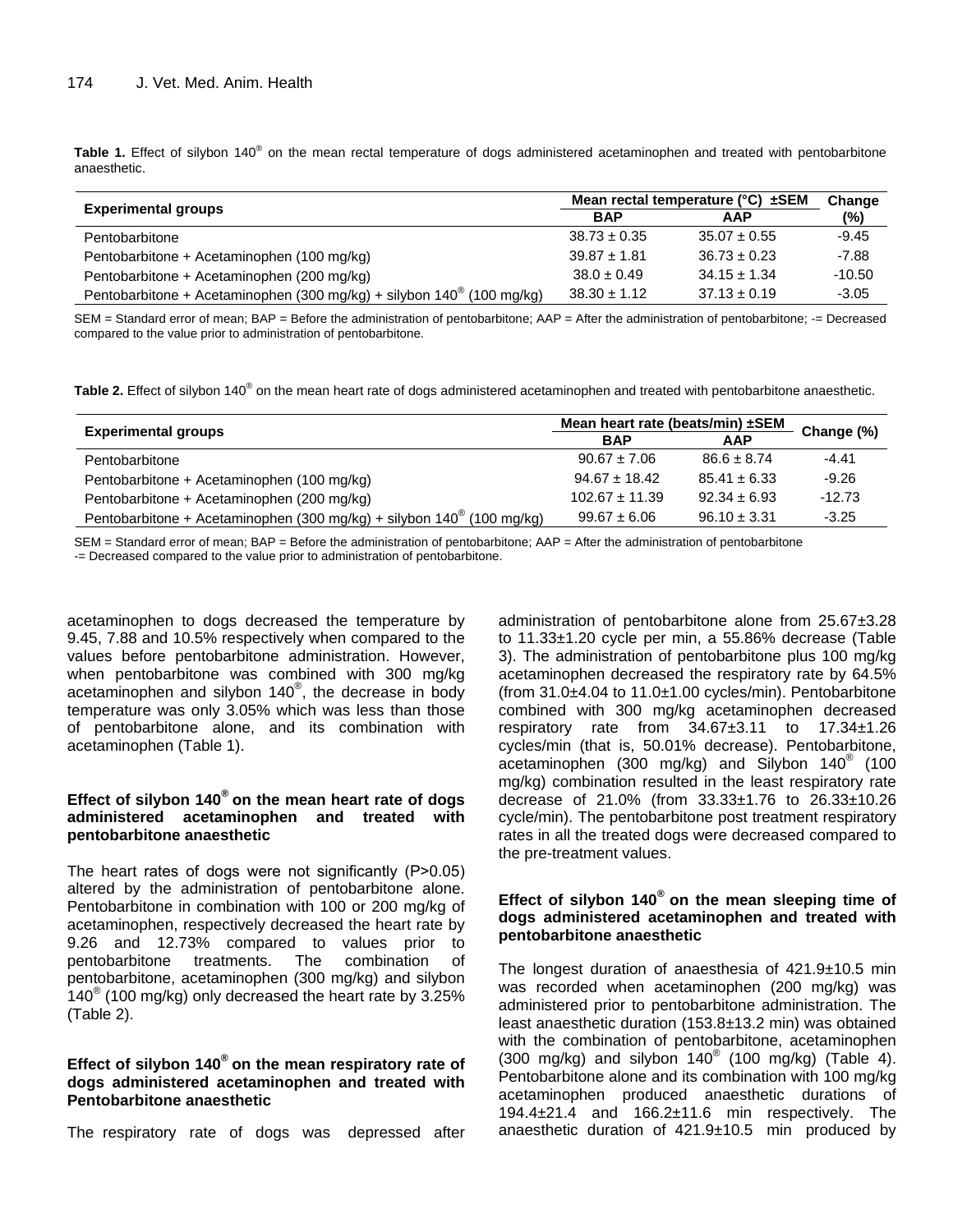**Table 3.** Effect of silybon 140® on the mean respiratory rate of dogs administered acetaminophen and treated with pentobarbitone anaesthetic.

| <b>Experimental groups</b>                                                        | Mean respiratory rate<br>(cycles/min) ±SEM |                  | Change (%) |
|-----------------------------------------------------------------------------------|--------------------------------------------|------------------|------------|
|                                                                                   | <b>BAP</b>                                 | <b>AAP</b>       |            |
| Pentobarbitone                                                                    | $25.67 \pm 3.28$                           | $11.33 \pm 1.20$ | -55.86     |
| Pentobarbitone + Acetaminophen (100 mg/kg)                                        | $31.0 \pm 4.04$                            | $11.0 \pm 1.00$  | $-64.50$   |
| Pentobarbitone + Acetaminophen (200 mg/kg)                                        | $34.67 \pm 3.11$                           | $17.34 + 10.26$  | $-50.01$   |
| Pentobarbitone + Acetaminophen (300 mg/kg) + silybon 140 <sup>®</sup> (100 mg/kg) | $33.33 \pm 1.76$                           | $26.33 \pm 2.33$ | $-21.00$   |

SEM = Standard error of mean; BAP = Before the administration of pentobarbitone; AAP = After the administration of pentobarbitone -= Decreased compared to the value prior to administration of pentobarbitone.

**Table 4.** Effect of silybon 140® on the mean sleeping time of dogs administered acetaminophen and treated with pentobarbitone anaesthetic.

| <b>Experimental groups</b>                                                     | Mean anaesthetic time (min) $±SEM$ |                                |  |
|--------------------------------------------------------------------------------|------------------------------------|--------------------------------|--|
|                                                                                | <b>Onset of anaesthetic</b>        | <b>Duration of anaesthetic</b> |  |
| Pentobarbitone                                                                 | $1.5 \pm 0.3$                      | $194.4 \pm 21.4^{\circ}$       |  |
| Pentobarbitone + Acetaminophen (100 mg/kg)                                     | $1.2 \pm 0.4$                      | $166.2 \pm 11.6^b$             |  |
| Pentobarbitone + Acetaminophen (200 mg/kg)                                     | $0.6 \pm 0.40$                     | $421.9 \pm 10.5^a$             |  |
| Pentobarbitone + Acetaminophen (300 mg/kg) + silybon $140^{\circ}$ (100 mg/kg) | $1.4 \pm 0.5$                      | $153.8 \pm 13.2^{\circ}$       |  |

SEM = Standard error of mean;  $a,b,c =$  signifiacantly (P<0.05) different from each other.

combination of pentobarbitone plus 200 mg/kg acetaminophen was significantly (P˂0.05) higher than those of the other treatment groups.

## **DISCUSSION**

Acetaminophen administration prior to pentobarbitone administration altered the vital parameters as well as the duration of anaesthesia in the dogs. The decrease in body temperature when pentobarbitone was used either alone or in combination with acetaminophen with or without silybon 140<sup>®</sup> may have resulted from the central nervous system (CNS) depression. Hypothermia could result from CNS depression (Irwin et al., 1959). The dogs treated with a combination of pentobarbitone, 300 mg/kg acetaminophen and silybon 140® had the lowest body temperature decrease of all the treated groups.

Administration of acetaminophen prior to pentobarbitone treatment resulted in decreased heart rate apparently from increased concentration of pentobarbitone in the system due to the postulated inhibition of the biotransformation by hepatic microsomal enzymes. The animals treated with acetaminophen prior to animals treated with acetaminophen prior to pentobarbitone administration usually have longer anaesthetic duration, indicating reduced inactivation of pentobarbitone, an indirect evidence of inhibition of hepatic metabolizing enzymes. Pentobarbitone is a general depressant of the body systems (Muir, 1977; Cooper, 1989; Vater, 1998).

Earlier report (Hall and Clarke, 1991; Booth, 1988; Vater, 1998) indicated that pentobarbitone caused respiratory depression in man and animals. The lower rate respiratory depression noticed when 300 mg/kg acetaminophen and 100 mg/kg silybon 140® were used prior to pentobarbitone administration compared to the other groups probably reflected the anti-hepatotoxic activity of silybon 140® , a hepatoprotective drug. The depressant effects of pentobarbitoneanaesthetic on respiration has been known since the early days when the depth, character and rate of respiration were recognized as important clinical signs to the depth of anaesthetic<br>anaesthesia (Hanning. 1998). The anaesthetic anaesthesia (Hanning, 1998). The anaesthetic pentobarbitone is biotransformed by the hepatic microsomal enzymes (Booth, 1988). The interference with the biotransformation mechanism by acetaminophen (a hepatic toxin) without silybon140 $^{\circ}$  may have prevented the detoxification of pentobarbitone.<br>The duration of anaesthesi

duration of anaesthesia obtained when pentobarbitone was used alone was lower than when acetaminophen was administered prior to pentobarbitone. The increase in anaesthetic period following acetaminophen administration prior to pentobarbitone administration may be associated with the hepatotoxic effect of acetaminophen resulting in the destruction of microsomal enzymes, thereby sustaining the effect of pentobarbitone on the systems. The administration of silybon 140<sup>®</sup> plus acetaminophen (300 mg/kg) prior to